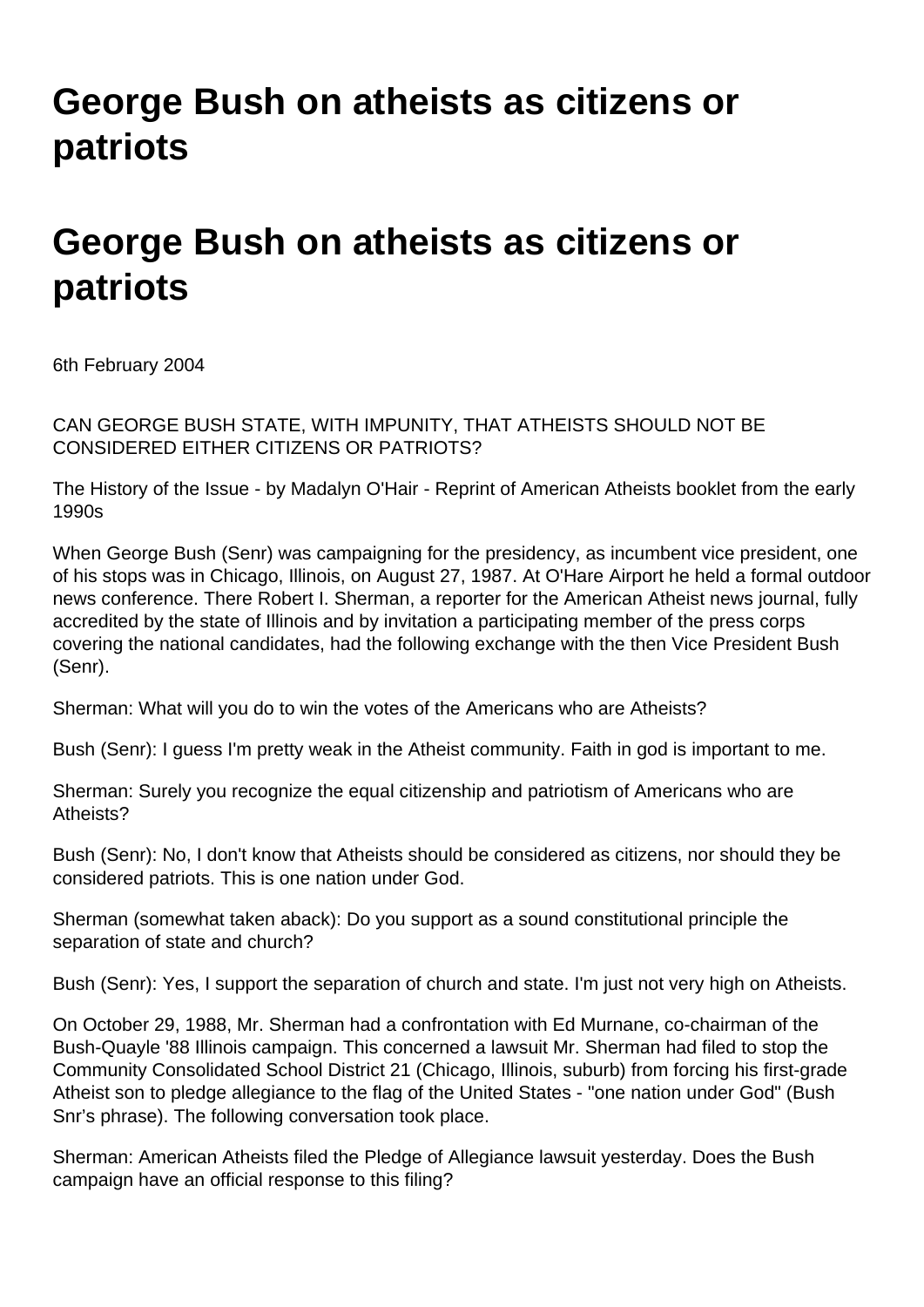Murnane: It's bullshit.

Sherman: What is bullshit?

Murnane: Everything that American Atheists does, Rob, is bullshit.

Sherman: Thank you for telling me what the official position of the Bush campaign is on this issue.

Murnane: You're welcome.

This suit, now in federal district court for over three years, is not considered to be bullshit by the federal judge before whom it is pending. During the time it has been in the federal court, Robert Sherman's son, now age nine, has been physically and psychologically brutalized in his school for refusing to pledge to a "nation under God."

After Bush's election but before his taking office, American Atheists wrote to Bush asking that he consider being sworn into office on the Constitution instead of the Bible and also asking him to retract his August 1987 statement. Bush had his White House buddy, C. Boyden Gray, counsel to the president, reply on White House stationery on February 21, 1989, stating that substantively Bush stood by his original statement.

As you are aware, the President is a religious man who neither supports atheism nor believes that atheism should be unnecessarily encouraged or supported by the government.

American Atheists had not asked Bush to either "unnecessarily" or even "necessarily" encourage or support them. All they wanted was an apology for the insult.

Many Atheists wrote to Bush over the issue and Nelson Lund, the associate counsel to the president, found it necessary to reply on April 7, 1989, directly to the American Atheist General Headquarters, Inc. This letter from the White House said that Mr. Gray was adhering to his statements in the February 21, 1989, letter.

On May 4, 1989, Jon Murray, the president of American Atheists, again wrote to President Bush demanding a clarification of and an apology for his statement that Atheists "should not be considered as citizens, nor should they be considered patriots." Bush ignored the letter, as did Gray and Lund. Mr. Murray also asked for an appointment so that a group of representatives of American Atheists could meet with Bush.

Mr. Joseph W Hagin II responded on May 25,1989: again on White House stationery. He stated that the president "appreciated your taking the time to write and your willingness to share your thoughts" but that "due to heavy commitments on his official calendar" the president could not meet with representatives of American Atheists.

On January 9, 1990, George Bush, in signing a proclamation for the Martin Luther King holiday, had the gall to remark that "bigots" must be brought to justice. Again, American Atheists threw his words back in his face, asking what his designation of Atheists as being unworthy of citizenship was.

On February 5, 1990, Mr. Nelson Lund replied - again on White House stationery -- stating

We believe that our position has been adequately explained in previous correspondence.

Indeed it has -- and that position is that George Bush is a bigot.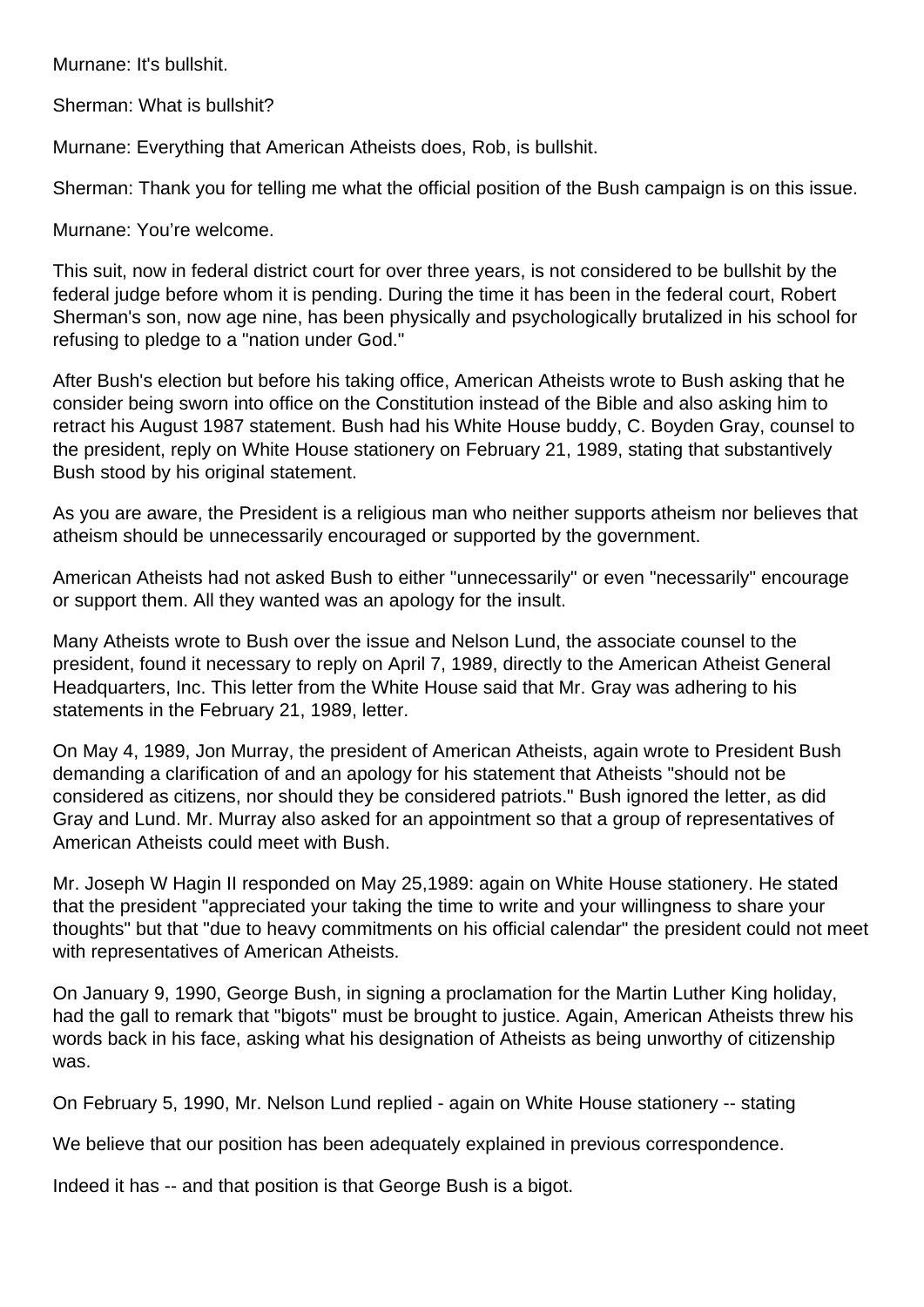On February 21, 1990, American Atheists wrote to every member of the United States Congress asking that body to pass a resolution condemning discrimination against Atheists by any elected or appointed official of government. The offered resolution read:

No person in public life may be free to impugn the patriotism of any minority group because of that group's opinion in respect to religion.

President George Bush is herewith censured for his public expression of August 27, 1987, at which time he stated: "I don't know that Atheists should be considered as citizens, nor should they be considered patriots. This is one nation under God."

You don't need to guess how many senators arid representatives answered that letter: there were none. At this point, American Atheists sent a list of the members of Congress to all of its membership and asked each one to write or telephone their congressmen. Hundreds of angry letters and telephone calls were received at the American Atheist GHQ during the next several months as it became obvious that the elected Congress was composed entirely of politicians too damn yellow to challenge Bush. In just one campaign incident, American Atheists was able to teach thousands of the nation's top-notch citizens that their government did not give a damn about them. This exercise added appreciably to the malcontentedness in the nation - and rightly so.

American Atheists then sent every single columnist in the United States a packet of information from Pat Buchanan to Jim Fain. Only one was courageous enough to write a lengthy article on the matter: Tom Tiede. And the newspapers in which Tiede was syndicated did print his column taking the president to task. A little later, the CNN feature program "Larry King Live" broadcast a quarterhour interview with Mr. Robert Sherman, as he detailed the perfidy of President Bush.

When George Bush appeared on the campus of the University of Texas on May 19, 1990, American Atheists placed a full-page advertisement in the Austin American-Statesman detailing the above and demanding an apology and an explanation. The founders of American Atheists, a thirtyyear-old organization, are both honorably discharged veterans: Richard F O'Hair, U.S. Marines (totally and permanently disabled); and Madalyn O'Hair, Women's Army Corps. Both served in World War II.

On December 23, 1990, in Chicago, Illinois, Mr. Robert Sherman met with Ed Derwinski, the secretary of the Department of Veterans' Affairs, to discuss exclusion of American Atheists from veterans' groups which have been chartered by the United States Congress. Mr. Derwinski said he would do

"absolutely nothing" about the discrimination.

On January 3, Mr. Sherman crossed paths with Ed Derwinski again at the Illinois inaugurations. He asked Mr. Derwinski, at that time, what American Atheists could do to have the Bush administration take an interest in the problem of discrimination against American Atheist veterans. Mr. Derwinski's response was:

What you should do for me is what you should do for everybody: Believe in God. Get off our backs.

When Mr. Sherman was in Washington, D.C., on another issue on March 20, 1991, he again met with Mr. Derwinski, who, on this occasion, shouted that the Atheists should "get off his back." that the Bush administration would do nothing for them, and that they would need to "sue" to end discrimination against them.